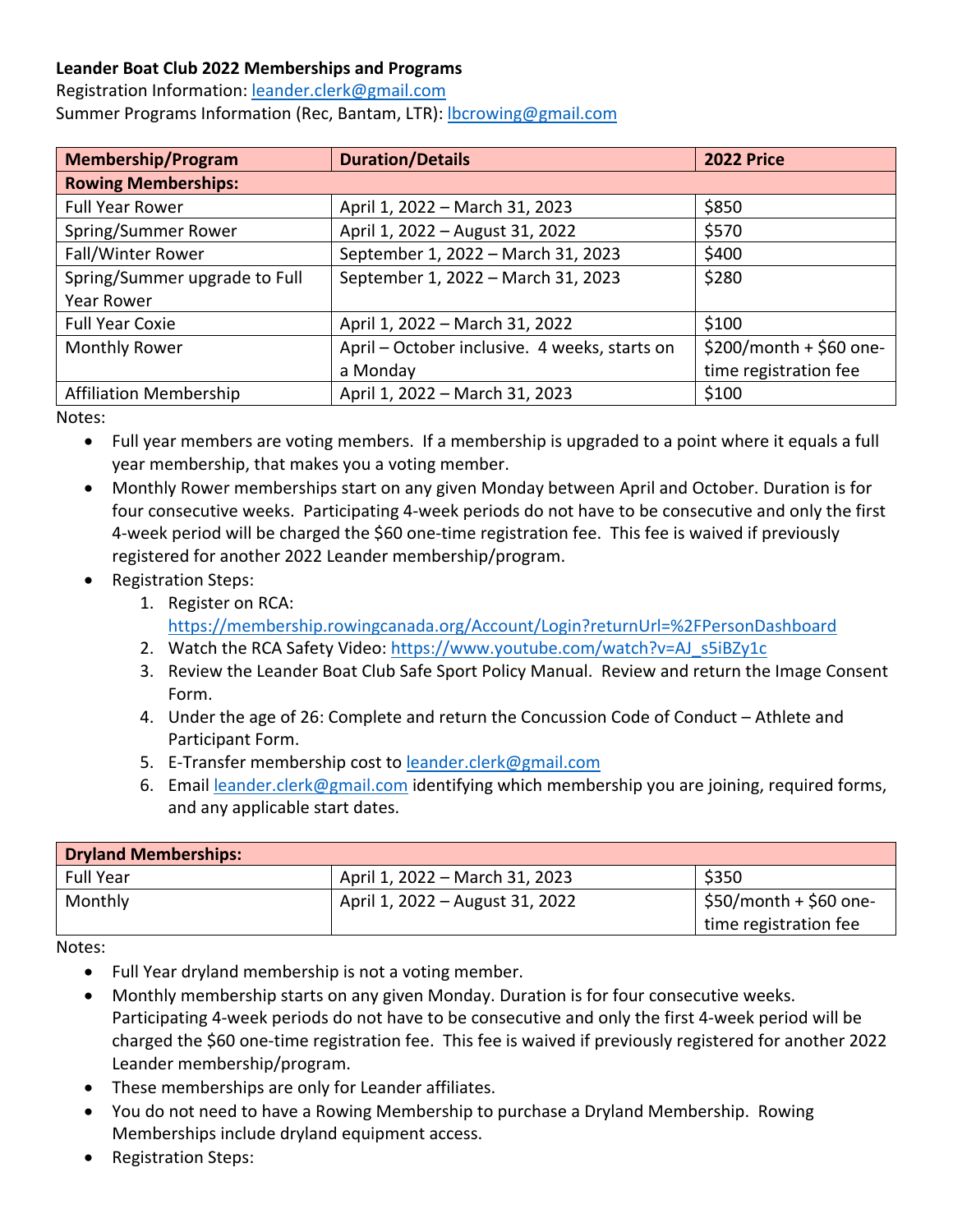- 1. Register on RCA: https://membership.rowingcanada.org/Account/Login?returnUrl=%2FPersonDashboard
	- 2. Review the Leander Boat Club Safe Sport Policy Manual. Review and sign the Image Consent Form.
	- 3. Under the age of 26: Complete and sign the Concussion Code of Conduct Athlete and Participant Form.
	- 4. E-Transfer membership cost to leander.clerk@gmail.com.
	- 5. Email leander.clerk@gmail.com identifying which membership you are joining, required forms, and any applicable start dates.

| <b>Recreational Programs:</b>       |                                             |                       |
|-------------------------------------|---------------------------------------------|-----------------------|
| Adult Recreational - Full Year      | <b>Full Year</b>                            | \$700                 |
| Adult Recreational - Summer         | June - August inclusive                     | \$450                 |
| <b>Adult Recreational - Monthly</b> | June - September inclusive. 4 weeks, starts | $$200 + $60$ one-time |
|                                     | Monday                                      | registration fee      |
| Bantam - Full Year                  | <b>Full Year</b>                            | \$500                 |
| Bantam - Summer                     | June - August inclusive                     | \$350                 |
| Bantam - Monthly                    | June - September inclusive. 4 weeks, starts | $$150 + $60$ one-time |
|                                     | Monday                                      | registration fee      |

- Adult Recreational Full Year are voting members.
- At the conclusion of the on-water season, Adult and Bantam Full Year members will join the Masters and Juniors winter programs.
- Bantam is for youth under the age of 18. 18+ years of age are to register for Adult Recreational.
- Monthly Rower membership starts on any given Monday between June and September. Duration is for four consecutive weeks. Participating 4-week periods do not have to be consecutive and only the first 4-week period will be charged the \$60 one-time registration fee. This fee is waived if previously registered for another 2022 Leander membership/program.
- Must have previous rowing experience or have completed a learn-to-row program before joining any recreational program.
- Registration Steps:
	- 1. Register on RCA: https://membership.rowingcanada.org/Account/Login?returnUrl=%2FPersonDashboard
	- 2. Watch the RCA Safety Video: https://www.youtube.com/watch?v=AJ\_s5iBZy1c
	- 3. Review the Leander Boat Club Safe Sport Policy Manual. Review and sign the Image Consent Form.
	- 4. Under the age of 26: Complete and sign the Concussion Code of Conduct Athlete and Participant Form.
	- 5. E-Transfer membership cost to leander.clerk@gmail.com.
	- 6. Email leander.clerk@gmail.com identifying which membership you are joining, required forms, and any applicable start dates.

| <b>Summer Programs:</b>          |                                 |                       |
|----------------------------------|---------------------------------|-----------------------|
| Adult Learn-to-Row               | 5 sessions within specific week | \$300                 |
| Youth Learn-to-Row               | 5 sessions within specific week | \$250                 |
| Private Lesson Bundle (1 person) | 5 Sessions                      | $$500 + $60$ one-time |
|                                  |                                 | registration fee      |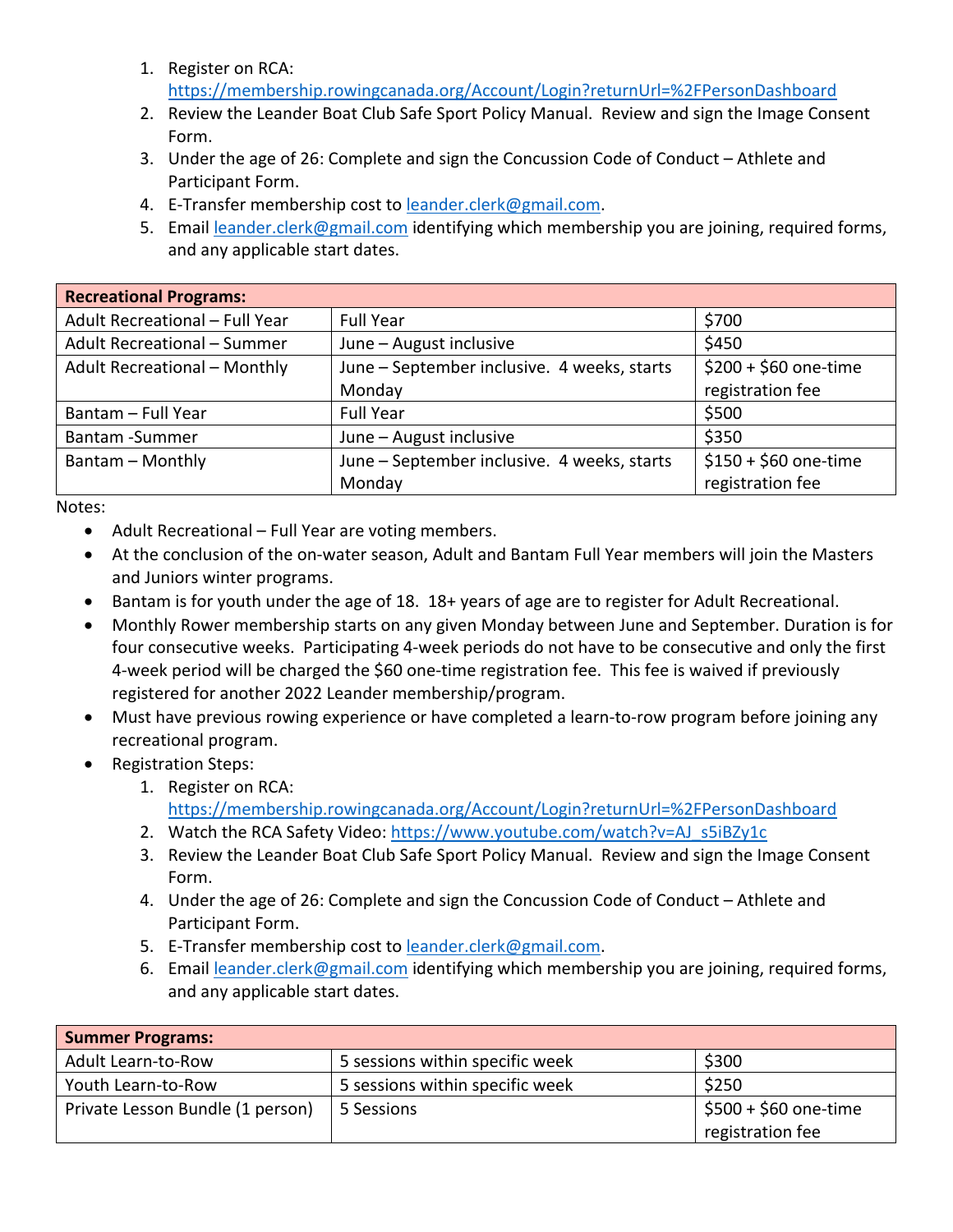| Semi-Private Lesson (additional<br>person) | Additional cost per person           | \$200/additional person<br>+ \$60 one-time<br>registration fee |
|--------------------------------------------|--------------------------------------|----------------------------------------------------------------|
| Upgrade to Adult Recreational              | Move to Adult Recreational - Monthly | \$200/ month                                                   |
| <b>Upgrade to Bantam</b>                   | Move to Bantam - Monthly             | \$150/month                                                    |

Notes:

- Adult learn-to-row is for participants 18+. Youth is for participants under the age of 18.
- At the completion of learn-to-row, graduates may transition to the Adult Recreational Monthly and Bantam – Monthly programs.
- Registration Steps:
	- 1. Email lbcrowing@gmail.com to learn about our programs and sign up for your desired session.
	- 2. Register on RCA: https://membership.rowingcanada.org/Account/Login?returnUrl=%2FPersonDashboard
	- 3. Review the Leander Boat Club Safe Sport Policy Manual. Review and sign the Image Consent Form.
	- 4. Under the age of 26: Complete and sign the Concussion Code of Conduct Athlete and Participant Form.
	- 5. E-Transfer membership cost to leander.clerk@gmail.com.
	- 6. Email leander.clerk@gmail.com identifying which membership you are joining, required forms, and any applicable start dates.

| <b>School Programs:</b>          |                                  |       |
|----------------------------------|----------------------------------|-------|
| High School                      | April 1, 2022 - June 6, 2022     | \$300 |
| High School Coxie                | April 1, 2022 - June 6, 2022     | \$100 |
| High School upgrade to           | June 7, 2022 - August 31, 2022   | \$270 |
| Spring/Summer Rower (Bantam      |                                  |       |
| or Competitive)                  |                                  |       |
| High School upgrade to Full Year | June 7, 2022 - March 31, 2022    | \$550 |
| Rower                            |                                  |       |
| High School Coxie upgrade        | June 7, 2022 - March 31, 2022    | \$0   |
| University                       | August 22, 2022 - March 31, 2023 | \$300 |
| <b>University Coxie</b>          | August 22, 2022 - March 31, 2023 | \$100 |

Notes:

• These programs are coordinated by the schools.

| <b>Boat Storage: Approval Required</b> |                                |       |
|----------------------------------------|--------------------------------|-------|
| Single - Indoor Bay                    | April 1, 2022 - March 31, 2023 | \$350 |
| Single - Oar Shed                      | April 1, 2022 - March 31, 2023 | \$250 |
| Single - Compound                      | April 1, 2022 - March 31, 2023 | \$200 |
| Double                                 | April 1, 2022 - March 31, 2023 | \$350 |
| Four/Quad                              | Grandfathered in. No new ones. |       |
| Coastal Boats - Compound Only          | April 1, 2022 - March 31, 2023 | \$200 |

- There is limited capacity to store private shells. Approval must be granted before any new private boat is stored at Leander. This includes singles, coastal boats, or doubles.
- Current private boat owners storing at Leander: Membership and storage fees must be paid by March  $31<sup>st</sup>$  to guarantee continued storage of your shell in its current location. If both membership and storage fees are not received by March  $31^{st}$ , your spot will be offered to those waiting on the wait list.